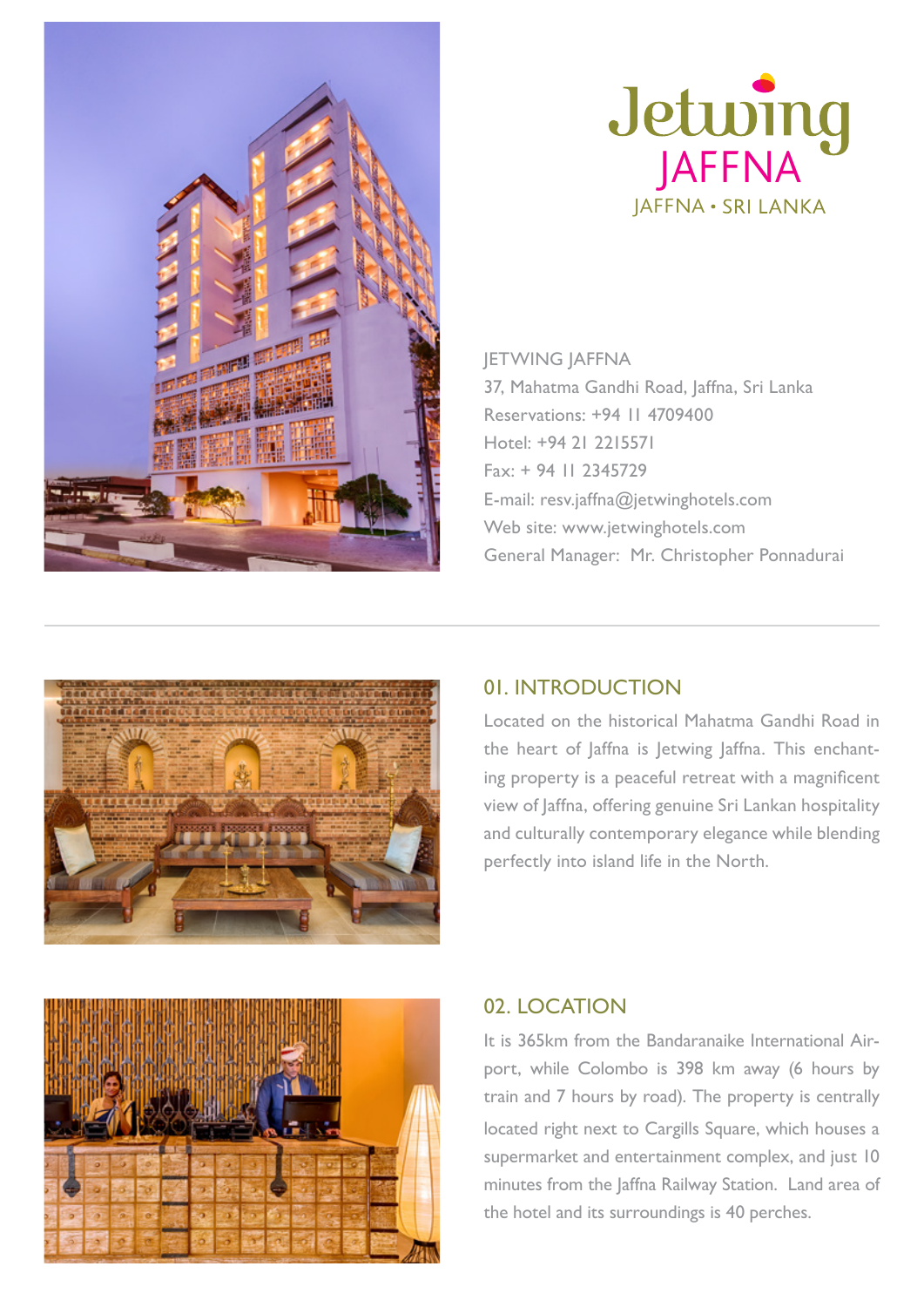







## 03. ROOMS

In the privacy of your rooms, contemporary culture beckons with luxurious beds that offer an ethereal slumber. Well appointed features will offer you facilities such as TV monitors, a well stocked mini-bar, tea & coffee service and rain showers. All 55 rooms boast views of laffna and the vicinity.

### 03.01 Total Number of Rooms

| Rooms        |    | Number Area (room sizes vary)                                                 |                               |
|--------------|----|-------------------------------------------------------------------------------|-------------------------------|
| Deluxe       | 55 | Room Area - 18-21 sqm<br>Bathroom - 4-5 sqm<br><b>Balcony</b><br><b>Total</b> | $-3-12$ sqm<br>$-27 - 36$ sqm |
| <b>Total</b> | 55 |                                                                               |                               |

Number of twin rooms – 20 Number of double rooms – 35 Number of rooms for the differently abled – 03 Number of interconnecting rooms – 10

#### 03.02 Room Facilities

- Central air-conditioning with individual temperature controls
- Electric power 220v to 240v
- Telephone with IDD facility
- Bathroom with a rain shower enclosure, with hot and cold water
- All rooms with a private balcony with a view of Jaffna and the vicinity
- TV with international and local channels
- Tea/coffee making facility
- Bottled water
- Electronic safe
- Mini bar
- Hair dryer
- Bathrobe and slippers
- Iron and ironing board

## 03.03 Room Facilities on Request

- Torch
- Baby cots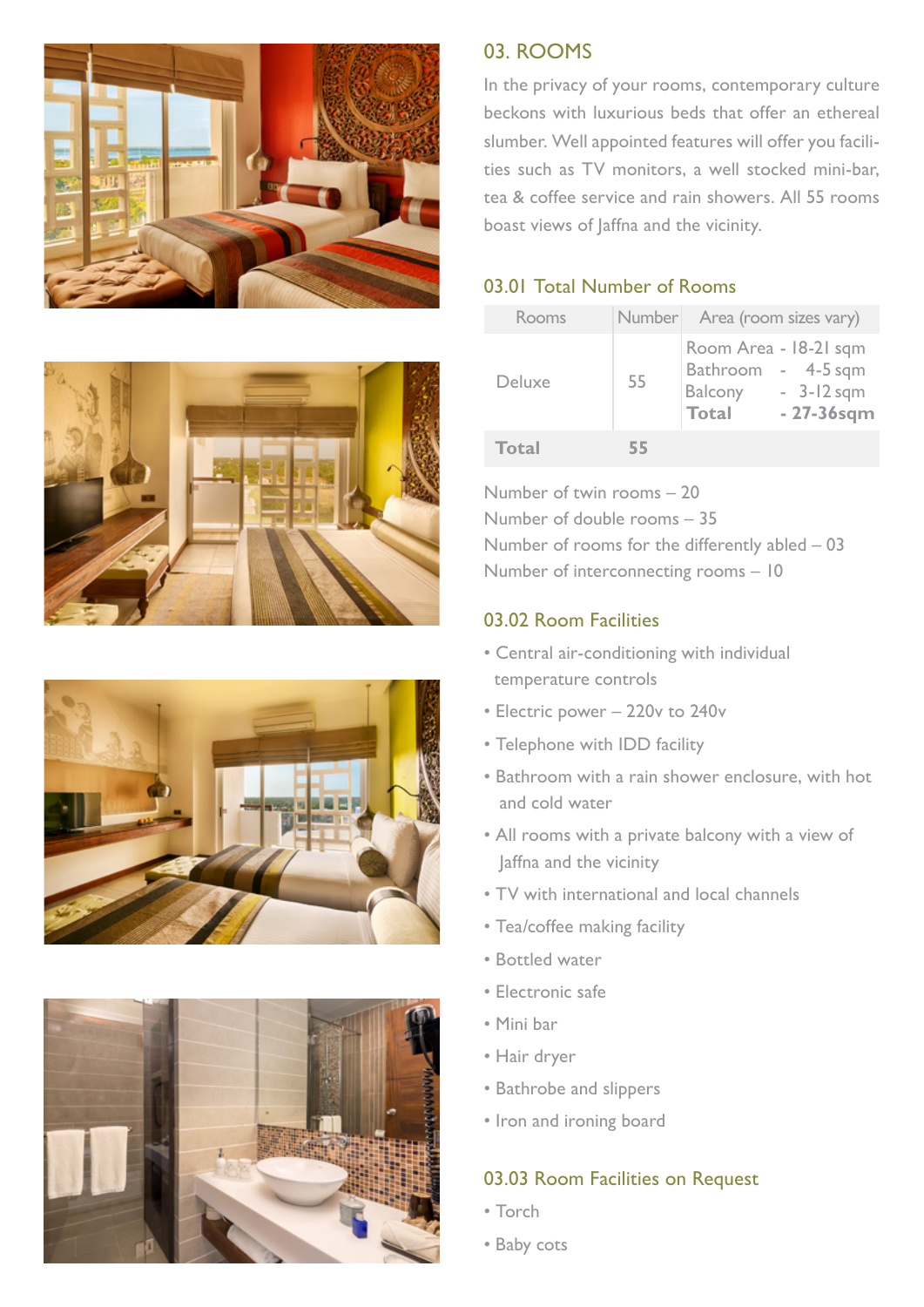







## 04. DINING

- Main restaurant
- Bar
- Rooftop Bar

# 05. GUEST FACILITIES

- 24 hour room service
- Wi-Fi access
- IDD and fax
- Doctor on call
- Hotel taxis available
- Parking facilities
- Laundry/dry cleaning
- Babysitting services
- Daily housekeeping
- Postal facilities
- Left luggage facility

# 06. CONFERENCE FACILITY

#### 06.01 Specifications

Hall size - 81.25sqm (capacity 60)

| <b>Style</b>   | Capacity |
|----------------|----------|
| <b>Theatre</b> | 60       |
| Classroom      | 48       |
| Cluster        | 48       |
| U Shape        | 33       |
| Board room     | 36       |

### 06.02 Audio Visual Equipment

- Multimedia system (Computer, TV, video players, conference call, white screen, LCD TV, overhead projector)
- Magi board, flipchart and markers
- Public address system (FM wireless microphone, clip on microphone, podium)
- Conference kit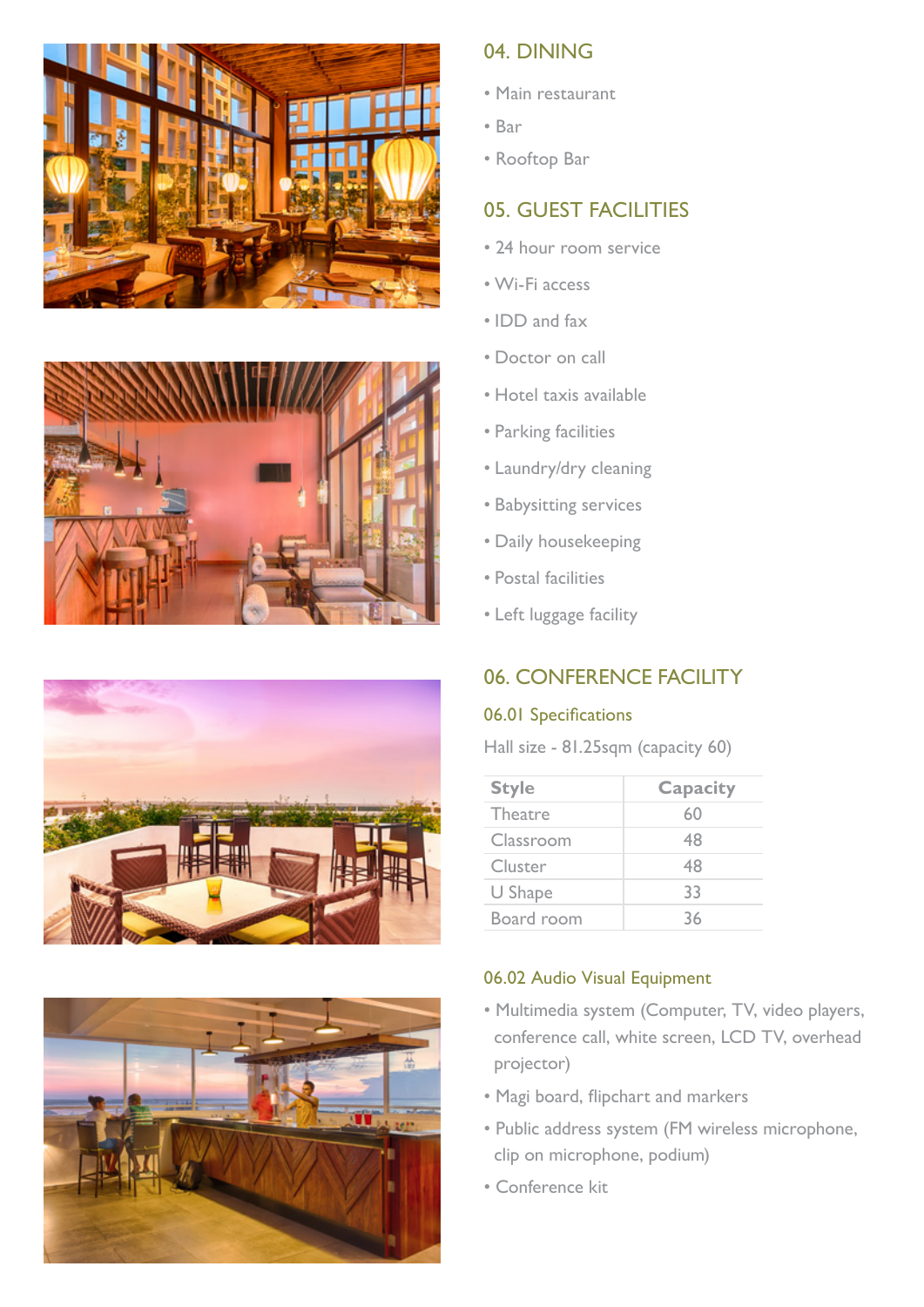







## 07. OUTDOOR ACTIVITIES & **EXCURSIONS**

#### Religious Excursions

Nallur Kandasamy Kovil Nainativu (Nagadipa) Dambakola Patuna Keerimalai

#### Islands

Nainativu

Neduntivu (Delft island)

Analativu

Pungudutivu

Maandaitivu

Kachchativu

Karaitivu (Kayts)

Eluvativu

Archaeological Sites Jaffna Fort

Kadurugoda Temple and ruins Jaffna Archaeological Museum

Other Excursions Casuarina Beach Jaffna Library Kayts Causeway Elephant Pass Jaffna Lagoon Cycle tours